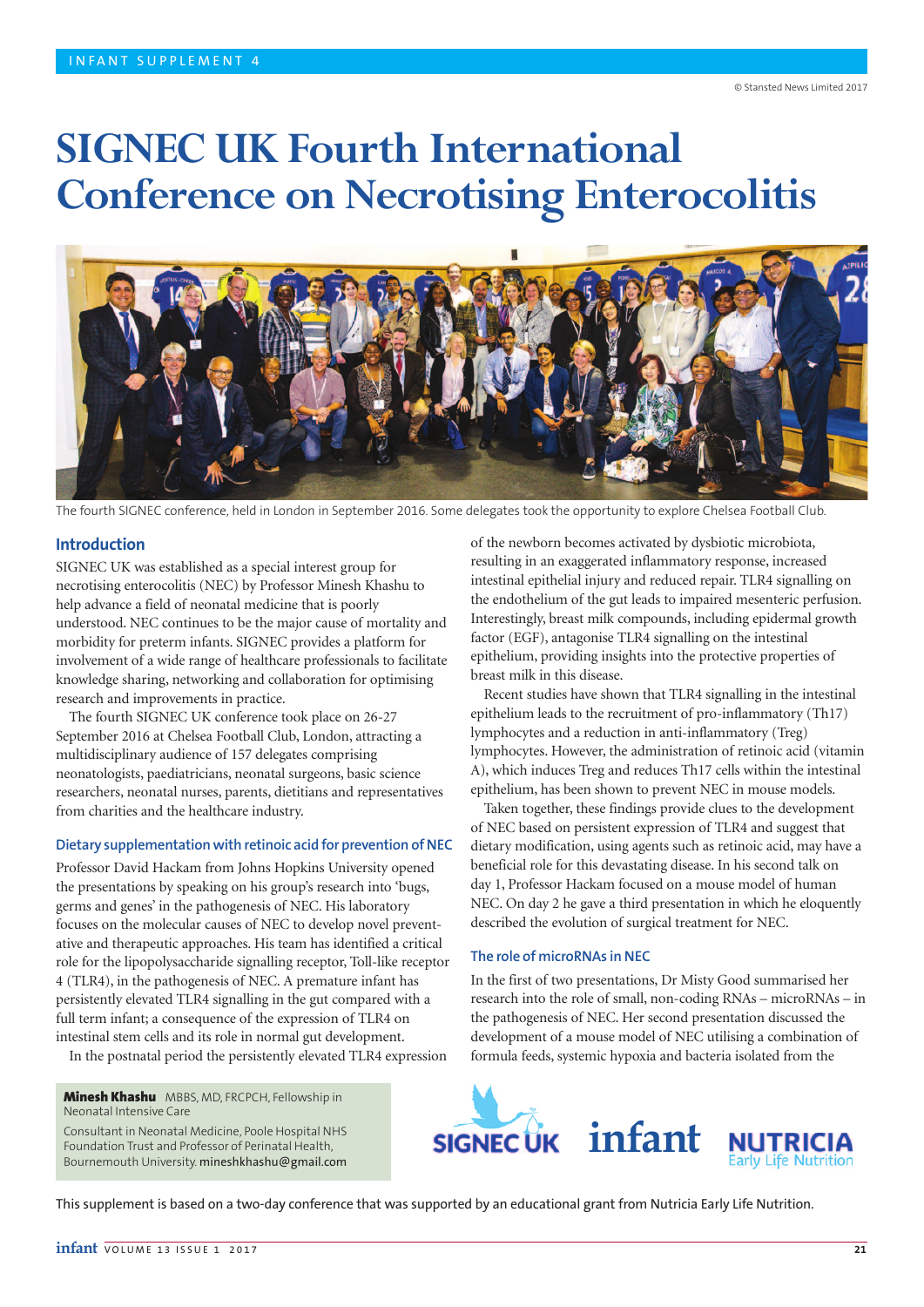# INFANT SUPPLEMENT 4

intestine of a preterm infant with NEC. Dr Good reviewed her previous investigations showing that breast milk is protective against NEC-induced intestinal inflammation by inhibiting TLR4 with the activation of EGF receptor (EGFR) expression in enterocytes. EGFR signalling protects against TLR4-mediated enterocyte apoptosis and enhanced enterocyte proliferation in a mouse model of NEC, thereby protecting the intestinal mucosal integrity and ameliorating the devastating effects of the disease. Given these findings, Dr Good's group sought to study the gene

regulation of intestinal EGFR as it has potential to be a therapeutic or preventative target in NEC.

One mechanism of gene regulation involves microRNAs that bind to their corresponding messenger RNA to prevent mRNA translation with subsequent downregulation of genes. Dr Good's team found that microRNAs were differentially expressed in the intestinal tract of the premature infant with NEC; specifically, microRNA-17 was increased in the blood and intestine of premature infants with NEC. Infants with surgical NEC and increased

| Day 1: Basic science and laboratory research                                                         |                                                                                                     |
|------------------------------------------------------------------------------------------------------|-----------------------------------------------------------------------------------------------------|
| Professor David J. Hackam                                                                            | Dietary supplementation with retinoic acid for the                                                  |
| Chief of Pediatric Surgery, Johns Hopkins University, USA                                            | prevention of NEC                                                                                   |
| Dr Misty Good<br>Assistant Professor of Pediatrics, University of Pittsburgh School of Medicine, USA | The role of microRNAs in NEC                                                                        |
| Dr Cheryl Battersby<br>Clinical Research Fellow, Imperial College London, UK                         | The UK Neonatal Collaborative NEC Study                                                             |
| Professor Per Torp Sangild                                                                           | The piglet model for spontaneous NEC mechanisms and                                                 |
| Professor of Comparative Pediatrics and Nutrition, University of Copenhagen, Denmark                 | clinically relevant interventions                                                                   |
| Dr Misty Good                                                                                        | The trifecta for a severe mouse model of NEC: formula                                               |
| Assistant Professor of Pediatrics, University of Pittsburgh School of Medicine, USA                  | feeds, hypoxia and NECteria                                                                         |
| Dr Steven J. McElroy                                                                                 | The Paneth cell disruption model of NEC: a new pathway                                              |
| Associate Professor, University of Iowa, USA                                                         | to study NEC                                                                                        |
| Professor David J. Hackam                                                                            | A mouse model of human NEC with shared insights                                                     |
| Chief of Pediatric Surgery, Johns Hopkins University, USA                                            | from non-human primates                                                                             |
| Professor Gail E. Besner                                                                             | Novel methods of stem cell therapy and probiotic                                                    |
| Nationwide Children's Hospital, Columbus, USA                                                        | administration for NEC                                                                              |
| Panel discussion                                                                                     | Laboratory models of NEC                                                                            |
| Day 2: Clinical research and improvements in practice                                                |                                                                                                     |
| Stephanie M. Vaughan                                                                                 | The Morgan Leary Vaughan Fund: our family's story of                                                |
| Co-founder and President, The Morgan Leary Vaughan Fund, USA                                         | survival, courage and strength                                                                      |
| Professor Per Torp Sangild                                                                           | Optimal time, diet and progression of enteral feeds in                                              |
| Professor of Comparative Pediatrics and Nutrition, University of Copenhagen                          | preterm infants to avoid NEC and induce sufficient                                                  |
| Denmark                                                                                              | development                                                                                         |
| Dr Ruurd Van Elburg                                                                                  | New insights in human milk composition and benefits                                                 |
| Chief Scientific Officer, Early Life Nutrition, Nutricia Research, Netherlands                       | for preterm infants                                                                                 |
| Kate Branchett                                                                                       | Using the voice, experience and insight of families to                                              |
| Patient Voice and Insight Lead, NHS England West Midlands, UK                                        | drive improvement                                                                                   |
| Panel discussion                                                                                     | How can neonatal teams best support families whose<br>infants are at high risk of, or develop, NEC? |
| Kate Tavener                                                                                         | Nutritional management post NEC: a practical                                                        |
| Specialist Neonatal/Critical Care Dietitian, King's College Hospital, London, UK                     | approach                                                                                            |
| Dr Narendra Aladangady                                                                               | Blood transfusion and intestinal perfusion in preterm                                               |
| Consultant Neonatologist, Homerton University Hospital, London, UK                                   | infants                                                                                             |
| Professor Nigel Hall                                                                                 | The role of ultrasound in surgical decision making                                                  |
| Associate Professor of Paediatric Surgery, University of Southampton, UK                             | for NEC                                                                                             |
| Professor Gail E. Besner<br>Nationwide Children's Hospital, Columbus, USA                            | An introduction to the NEC Surgery Trial (NEST, USA)                                                |
| Professor David J. Hackam                                                                            | Evolution of the surgical treatment of NEC: from                                                    |
| Chief of Pediatric Surgery, Johns Hopkins University, USA                                            | drainage equipoise to real life                                                                     |
| Professor Boris W. Kramer                                                                            | The development of NEC and the gut-brain-axis: more                                                 |
| Professor of Experimental Perinatology, Maastricht UMC, Netherlands                                  | than gut feelings!                                                                                  |
|                                                                                                      |                                                                                                     |

**TABLE 1** Programme of speakers.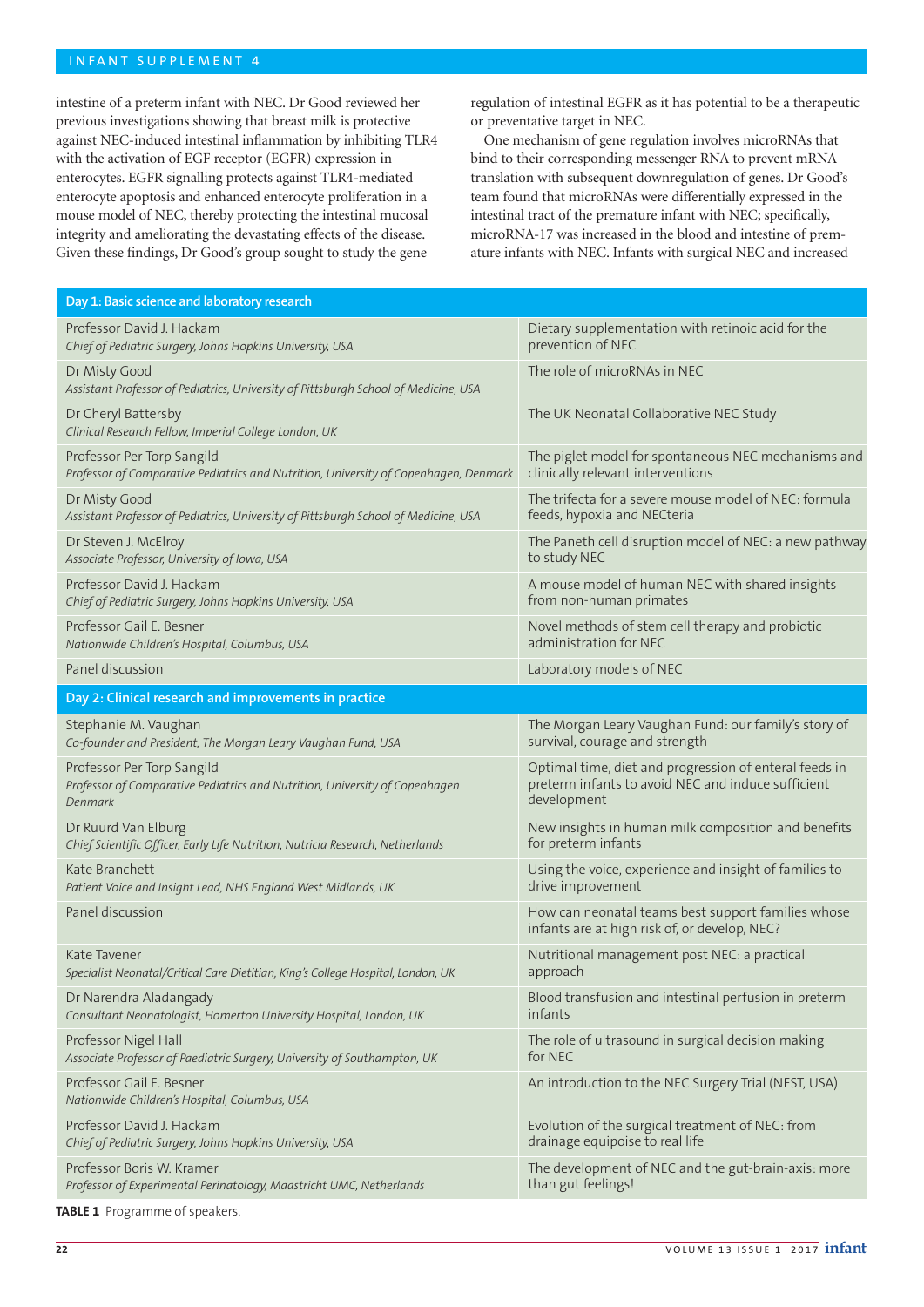microRNA-17 also displayed reduced expression of EGFR, decreased tight junctions and diminished proliferation markers in the intestine. Furthermore, Dr Good demonstrated that microRNA-17 specifically downregulated EGFR *in vitro* implying that microRNA regulation is a potential preventative or therapeutic target for NEC.

## **The UK Neonatal Collaborative NEC Study**

Dr Cheryl Battersby (on behalf of the UK Neonatal Collaborative NEC Study Group) presented results of the UKNC-NEC study. The study quantified the incidence of the severest forms of NEC in England receiving surgery or leading to death in 2012-13; this figure was highest at 11% among those born at 24 weeks' gestation; there was no evidence for variation nationally across 23 neonatal networks. Propensity matching analysis showed that infants fed any own mother's milk in the first seven days *vs* none or later than seven days, had a reduced risk of NEC; infants fed any, compared to no bovine products in the first two weeks of life also had a lower risk of severe NEC, although effect sizes were small, and fortifier use in the first 14 days was low. A gestational-age specific casedefinition for NEC surveillance and research developed using clinical and X-ray findings from over 3,000 infants was presented.

## **The piglet model for spontaneous NEC mechanisms and clinically-relevant interventions**

Professor Per Sangild described his studies in preterm pigs documenting the detrimental effects of formula feeding, parenteral nutrition (PN) and excessive bacterial colonisation on NEC and sepsis risk. Conversely, there are benefits seen in early feeding with intact milk diets (eg mother's own milk) and certain formula supplements. The translational value of these results for infants should always be questioned but the preterm pig appears to be a useful tool in both basic and applied neonatology. In his second talk on day 2, Professor Per Sangild shared a large body of work on optimal time, diet and progression of enteral feeds undertaken over the last decade in his research facility.

# **The Paneth cell disruption model of NEC: a new pathway to study NEC**

Dr Steven McElroy's laboratory at the University of Iowa has noted a lack of Paneth cells and Paneth cell products following development of NEC. Using this finding, his team has developed a novel mouse model of NEC that uses Paneth cell disruption followed by bacterial dysbiosis to induce injury that is consistent with the injury, inflammation patterns, and alterations in the bacterial microbiota that are seen with clinical disease. In his talk, Dr McElroy summarised this new model and discussed how it may be used to help answer some fundamental questions regarding the development of NEC.

# **Novel methods of stem cell therapy and probiotic administration for NEC**

Professor Gail Besner reviewed several potential novel therapeutic strategies for the prevention of NEC. A growth factor known as heparin-binding EGF-like growth factor (HB-EGF) when administered enterally can protect the intestines from experimental NEC.

Further studies from the Besner Laboratory have investigated the administration of stem cells in the prevention of NEC. Recent findings demonstrate that mesenchymal stem cells and neural stem cells, derived from either amniotic fluid, bone marrow, or the intestine itself, all protect the intestines from NEC with equivalent



The panel discussion on laboratory models of NEC. From left: Professor Per Sangild, Dr Steven McElroy, Dr Misty Good, Professor David Hackam and Professor Gail Besner.

efficacy. The team has now demonstrated that exosomes (nanosized particles) secreted from these stem cells are as effective as the stem cells themselves in protecting the intestines from NEC; these exosomes may represent a non-cell-based therapy for NEC.

Besner and her colleagues have very recently identified a novel delivery strategy that can improve the ability of probiotics to prevent NEC. When the probiotic *Lactobacullus reuteri* is stimulated to produce a biofilm and then administered enterally, it can significantly reduce the incidence of NEC after just one single dose. All of the components of this delivery system are 'Generally Recognised as Safe' by the U.S. Food and Drug Administration, making this an exciting potential therapy for NEC.

The last session of the afternoon focused on the different laboratory models of NEC. This was an extraordinary opportunity for the panellists and audience as it was the first time that these researchers had shared a platform to discuss their various models.

## **The Morgan Leary Vaughan Fund: our family's story of survival, courage and strength**

In the first presentation of day 2, Stephanie Vaughan, mother of a NEC survivor, shared how the unexpected birth of her twin sons at  $28<sup>+1</sup>$  weeks' gestation followed four days later by Morgan's diagnosis of NEC was the catalyst for founding The Morgan Leary Vaughan Fund. 'Morgan's Fund' is the first public charity dedicated to NEC in the USA; its mission is to promote public awareness and to advance research to prevent, diagnose, treat and cure NEC.

Ms Vaughan shared the charity's accomplishments and undertakings. It was the first patient organisation to advocate for NEC as a rare disease and the first to produce a disease-specific podcast series – Speaking of NEC – to educate clinicians and parents of very low birthweight infants, who have the greatest risk for developing NEC. Now, Morgan's Fund is developing a 'natural history study registry' for NEC in collaboration with the National Organization for Rare Disorders (NORD).

### **Human milk composition and benefits for preterm infants**

Dr Ruurd Van Elburg shared his insights into various aspects of milk composition and highlighted areas that may benefit from further exploration.

## **Using the voice, experience and insight of families to drive improvement**

Delegates heard from Kate Branchett about the importance of engaging with families, and the use of good communication tools and high quality information to help ensure shared decision making. This was followed by a panel discussion involving parents on how neonatal teams might better support families.